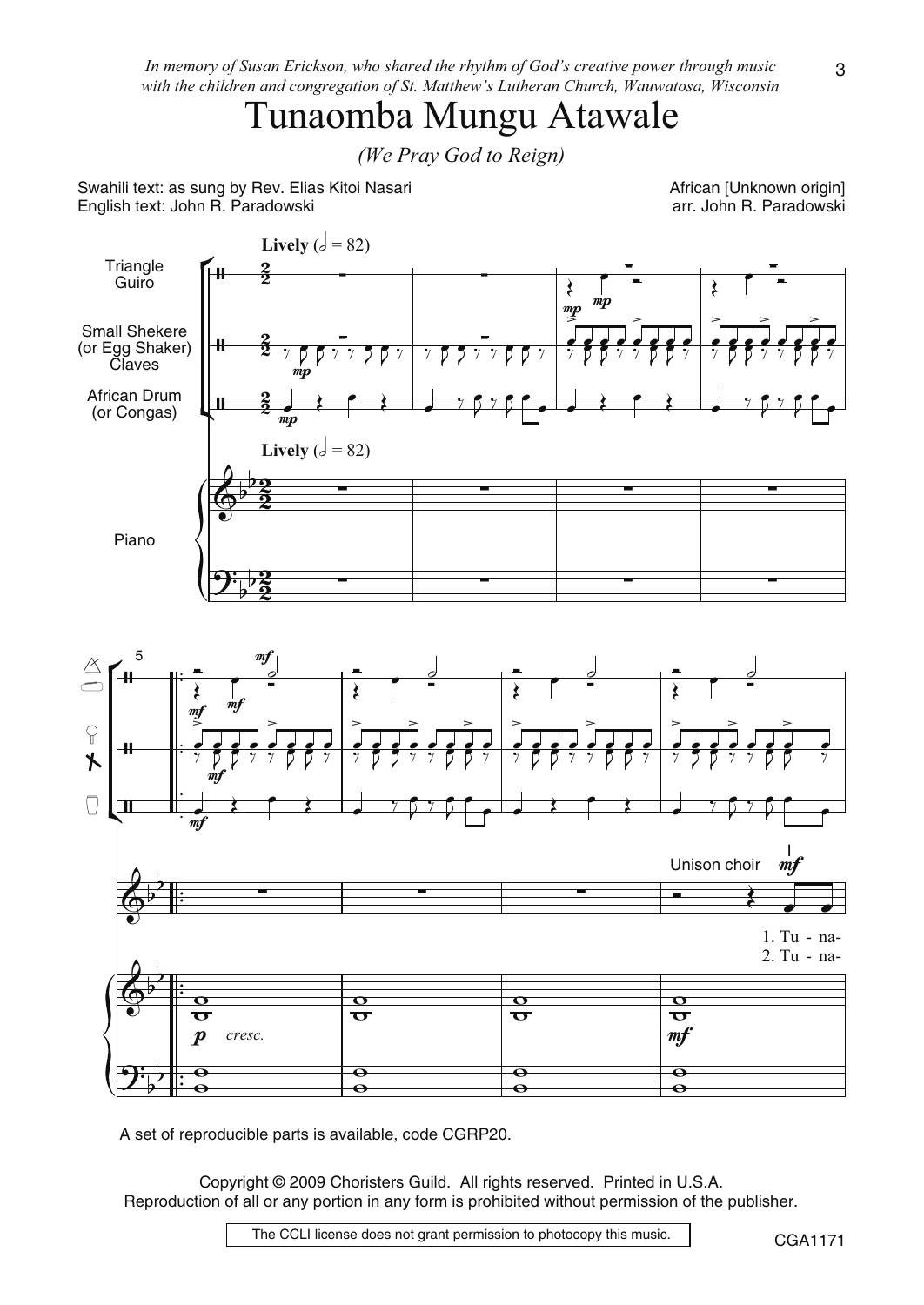



CGA1171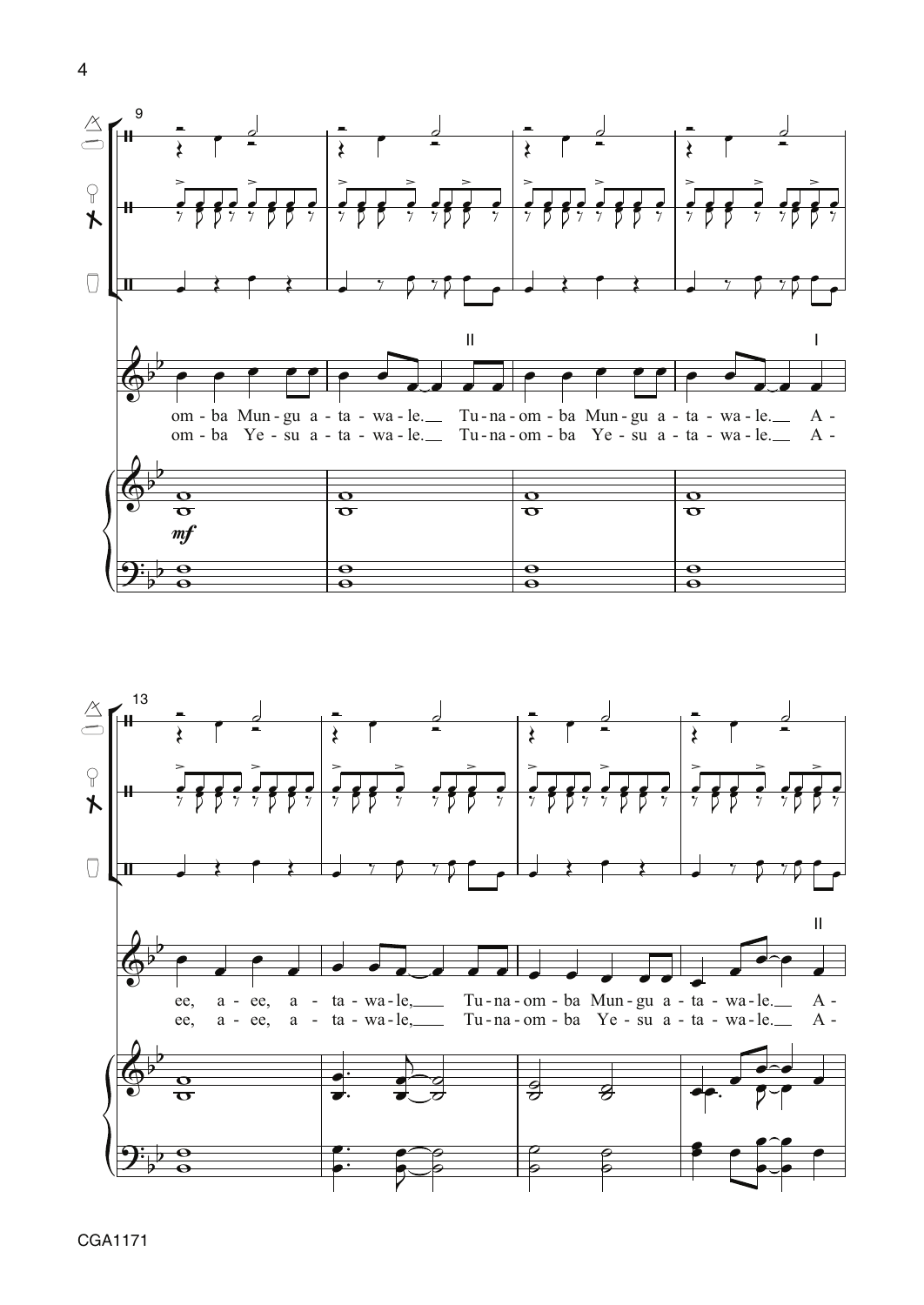

 $\overline{\sigma}$ 



 $\overline{\overline{\sigma}}$ 

CGA1171